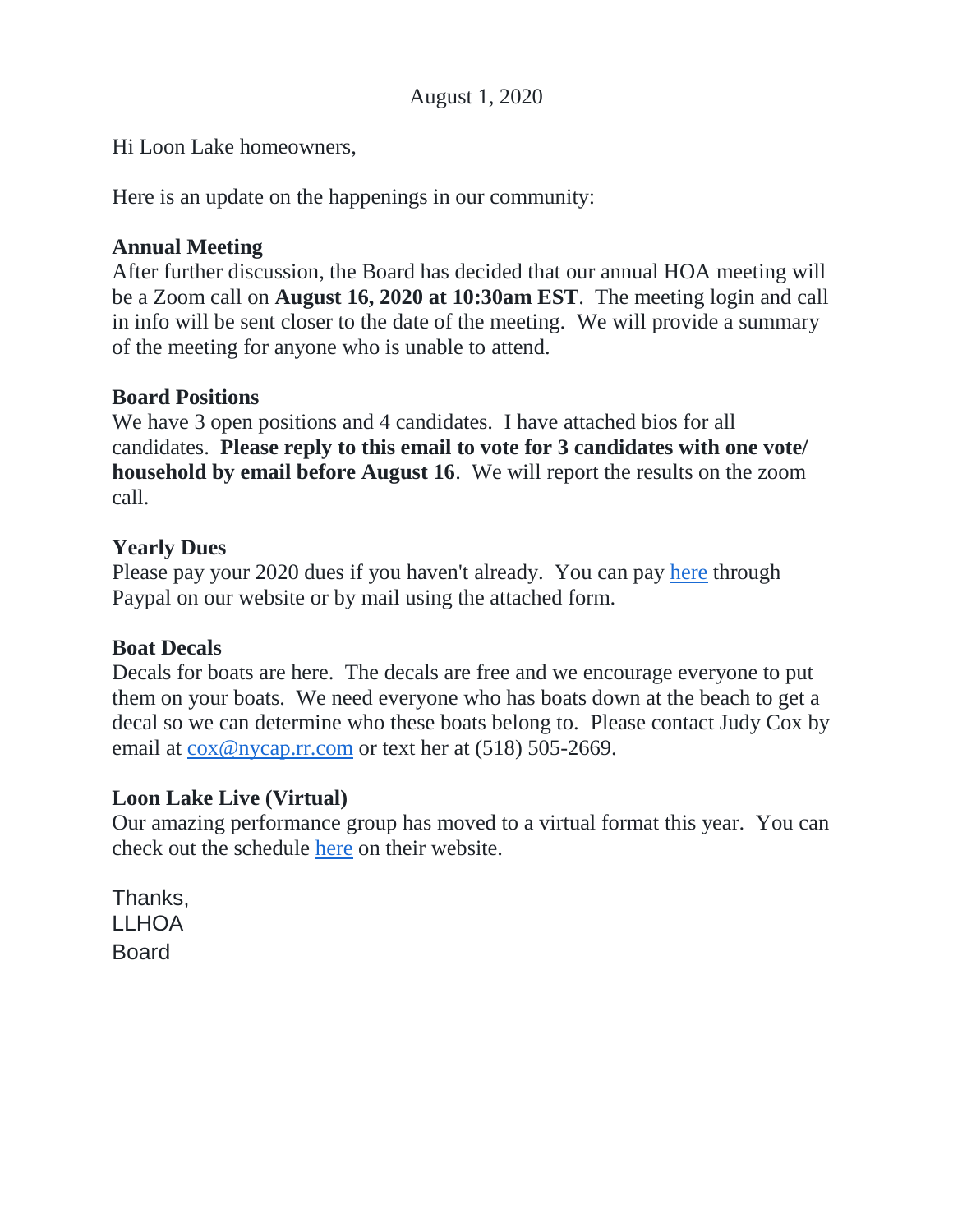### **Meet the candidates for our Board positions:**

### **Craig Johnstone**

I own three homes on or around Loon Lake and my extended family and I have been spending parts of both winters and summers here every year for over thirteen years. I live in the Flying Spur camp at Seven Keys. I have a strong interest in keeping Loon Lake pristine. I have served on the Board for the past three years and hope to continue for another term.

Private Sector: I am Executive Director of jSolutions, llc, an international consulting firm. I am a former Senior Vice President of Cabot Corporation in Boston, President of Cabot Plastics International, Vice President of the Boeing Company and Senior Vice President of the US Chamber of Commerce.

Non Profits: I serve on the Executive Committees of Three Non-Profit Boards. Vital Voices Global Partnership, Refugees International, USA for UNHCR. I chair the Finance Committee of two. I was a co-founder and co-chair of the Holocaust Fund to care for the remaining victims of the Holocaust.

Government: My government service includes five years in Vietnam and further assignments around the world. I was Deputy Director of Henry Kissinger's staff, appointed as Deputy Assistant Secretary of State for Latin America and later Ambassador to Algeria by Ronald Reagan and made the State Department Director (Assistant Secretary of State) for Resources, Plans and Policy by Bill Clinton. I served as Deputy High Commissioner for Refugees in the United Nations.

#### **Stuart Lucks**

We've had our home at the north side of the lake since 1993, so compared to many in our community, I am a relative 'newcomer' I'm from Long Island, and while people there can't believe how far we drive to get to Loon, I am always amazed that someplace so special even exists six hours away from NYC. You can't move the mountain, and our lake has become my heart's home.

I've been on the Board for eight years, and served as vice president for half of that time. I have collected and coordinated water samples for the HOA's water quality monitoring program for ten years. I think it is critical for us to maintain strong ties with local institutions like Paul Smiths, APA and Town of Franklin, for all of which our HOA provides a voice. Like any family or group of neighbors, our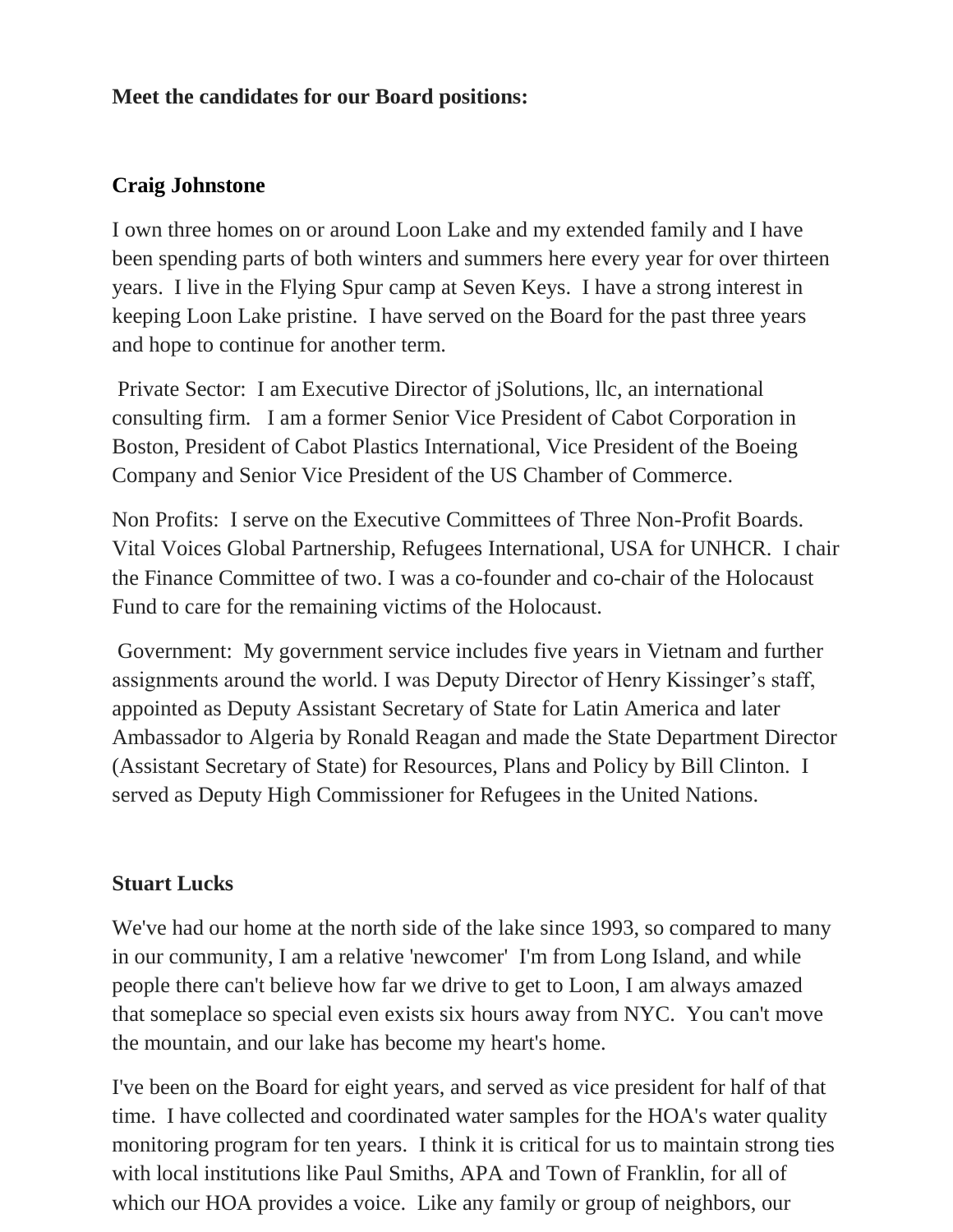community has a wide diversity of opinion on many quality of life subjects. I hope to continue serving on our Board to help our HOA continue as our community's main way to communicate and strengthen the bonds we have with one another sharing our beautiful piece of the world.

# **Jeff Pearson**

My name is Jeff Pearson and I live at 17 Birch St with my wife Melissa. I'm originally from Rochester NY and when I took early retirement, we had a plan to move to the Adirondacks. We bought the land on Birch 3 years ago, built our house and moved in 2 years ago full time year round.

What attracted us to Loon Lake was the small community, the beauty of the lake and the resources that it offers. It was also close to areas we wanted to be near, such as Saranac Lake, Lake Placid and so many outdoor activities. I am an avid downhill skiing and enjoy hiking, kayaking and playing golf.

I would like to be involved with the HOA to bring some new ideas and to ensure we maintain the integrity of the lake and represent all homeowners.

## **Karl Smith**

I was born in Saranac Lake and has been the owner of the Caddie House for 41 years. I am a researcher and lover of Loon Lake history and author of A Loon Lake Timeline and An Introduction to Loon Lake History, as well as Hudson Heritage – an Artist Perspective on Architecture. I was married in Loon Lake in 2013 on the 9<sup>th</sup> green of the golf course, and truly love everything about this special place.